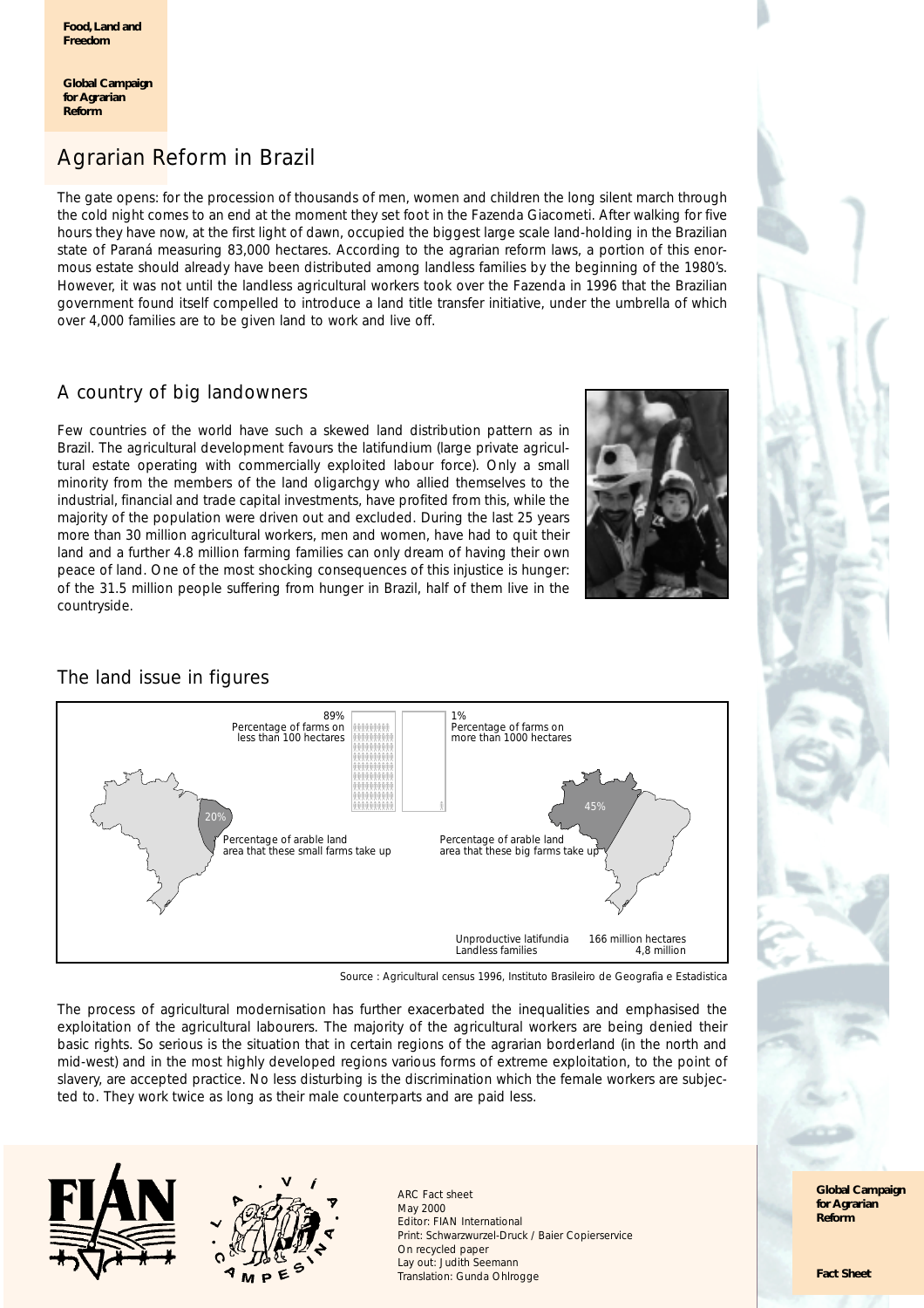

The model of 'modern' agriculture in Brazil is based on the intensive exploitation of the land and its natural resources, on the use of heavy machinery, on monoculture, export orientated production, the increased use of chemical fertilizers and pesticides, on extensive stock breeding and the disdain for the cultural values of the indian and local farming communities. The irrational and environmentally disastrous nature of the modernisation process has had severely detrimental effects on the land, water management and the forest, and has thereby proved that the model of the so-called Green Revolution has reached its limits.

It is the social conflicts which are the most alarming expression of the injustice of the current agrarian model and of the necessity for fundamental reforms. Since the restablishment of the democratic regime occurred in 1985 and between then and 1998 8.943 social conflicts occurred in the Brazilian countryside. In 5,612 of the cases the conflicts were over land. During the same period the Pastoral Land Commission (CPT) recorded 1,167 cases of murder perpetrated against agricultural workers, lawyers, agricultural experts, union leaders and church activists. These murders were all committed in the context of land conflicts. The fact that these crimes go unpunished and the lack of solutions for the dilemma in the country's agriculture both serve to nurture the cycle of violence and conflict.

# Why is Brazil still struggling with the same problem today ?

The fact that Brazil's agrarian problem still remains unsolved today can be explained by historical and structural factors. The history of the latifundium dates back to the beginning of the Portuguese colonisation 500 years ago. While in many countries the concentration of land ownership was considered an obstacle to capitalist development and, therefore, during the course of history agrarian reforms were implemented in different ways. In Brazil, however, Capitalism and the extreme concentration of land ownership always went hand in hand. The process of agrarian reform over the last 50 years is closely correlated with the modernisation of the latifundium, with the increasing trend towards exports, with the growth of agroindustrial complexes and the integration of financial and industrial capital investments with agricultural capital investments and land ownership. This integration of the financial and industrial capital investments with the agricultural, strengthened through the control that the oligarchy exercises over the apparatus of state at all levels, has impeded a resolution of Brazil's agricultural problem. The power of the big private landowners and backward thinking have invariably won through in the political alliances which control the state. They are responsible for the violence unleashed against any movement bent on the fight for land and agricultural reform.

Since the coming into force of the new constitution in 1988 which acknowledges the social function of ownership and which envisages measures of land expropriation as a means of carrying out an agrarian reform process, social pressure has increased significantly in favour of a redistribution of resources. At the same time the big landowners are endeavouring to hinder the success of the land reform movements with all the means at their disposal. Their initiatives range from projects aimed at the revision of the land reform legislation and the undermining of the legal expropriation instruments to the rise in violent evictions, as currently witnessed in Paraná. Since the beginning of the year there have been twelve evictions in which 54 people have been arrested, 46 injured and 570 families evicted.

## The government's agrarian policy: 'The New Rural World'.



Until now no Brazilian government has viewed land reform as a priority. The present government has expropriated 3.4 million hectares in the last three years. This accounts for less than 2% of the area needed to settle all the landless families. At this pace the problem of the landless would still not be solved in 50 years time. According to information provided by the Landless Workers' Movement, the MST, 70,000 families occupied unproductive land in order to hasten their resettlement.

The timidity manifested in the distribution of the wealth is a result of the alliance of the government with the land oligarchy and of their own perceptions of what land reform actually means. In their view agrarian reform belongs to the realm of social politics and is not regarded as a project of socioeconomic development which generates income and jobs. As if this were not enough, the agricultural policy as currently implemented favours the large-scale producers and marginalises the great majority of the small farmers and those running family small holdings. In 1997 alone 1.6 million jobs in agriculture were wiped out. Furthermore, in the last two years more than 400,000 small holders have left their land while the government, chasing their own goal of settling 280,000 families, has fallen short. These figures are a testimony to nothing other than a *counter agrarian reform.*

If one were to believe the government's rhetoric, Brazil is the very model of the birth of a 'New Rural World'. Behind this ideological label there lurks in practice a package of neoliberal measures, through which the government has further exacerbated the agrarian problem in recent years. Namely

- 1. the beneficiaries have been exposed to the competetive markets without being adequately prepared;
- 2. the real costs of agricultural production is being imposed on the small farmers; and
- 3. the transfer of the responsibility for land distribution to the big private landowners. The 'Cédula da Terra' and 'Banco da Terra' (land title and land bank) are programmes established to serve this aim.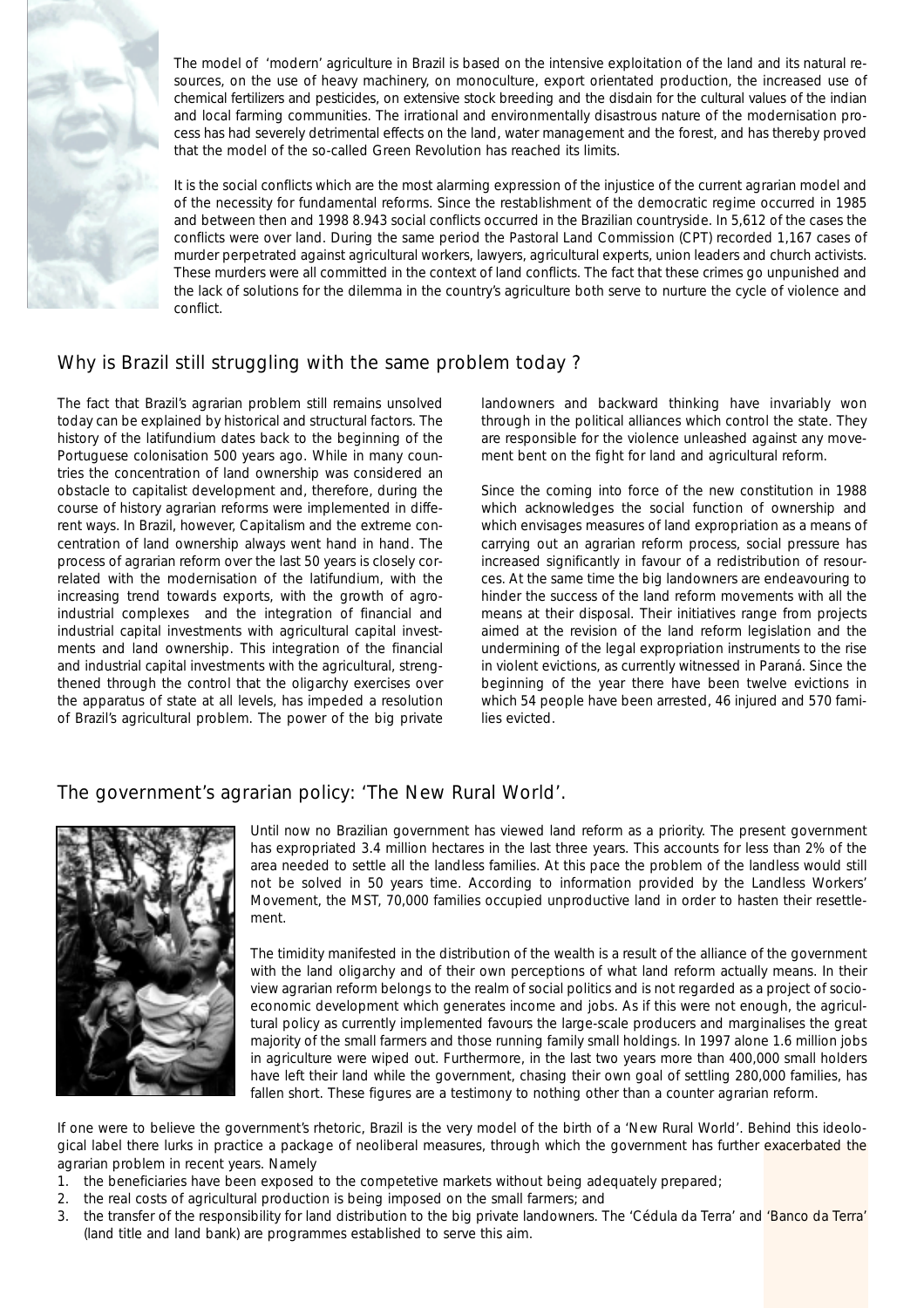The Cédula da Terra Programme is a programme for the purchase and sale of land. This programme is already up and running in the following states : Minas Gerais, Bahia, Pernambuco, Maranhão and Ceará. Before the Cédula da Terra was properly tested and without any evaluation of its repercussions having been carried out, Congress 1998, under pressure from the government parties, approved the Banco da Terra programme. It is an extended version of the Cédula da Terra, which should be valid in all of the states. Both programmes enjoy the support and financing of the World Bank. Apart from the countless problems engendered by excessive debt and the lack of mechanisms for real participation, the Cedula da Terra and Banco da Terra programmes in practice wipe out the social achievements which are established in the constitution and in the land statute : the fulfilment of the social function of property and the



means of expropriation. Earlier practice shows that these programmes set out to bring a quick halt to the expropriations, although the government declares that they were only ever conceived as a supplementary measure to the whole land reform programme.

#### Agrarian Reform and Human Rights

The Agrarian Reform forms part of the Brazilian State's obligations regarding the human right to food as recognised in Article 11 of the International Covenant on Economic, Social and Cultural Rights.

The landless farmers cannot realise their basic right to feed themselves, to free themselves from hunger and malnutrition, if access to the resources of production - in particular to land - is denied to them.

### The fight for land reform

The fight for land and agricultural reform is becoming more and more intense. The movements fighting for land have achieved a lot through land takeovers in which thousands of farmers have been mobilised. These land takeovers are currently the most valuable lever available to pressurise the government. During the course of 1999 76,482 people took part in 599 land takeovers. Thanks to these actions many agricultural workers now have land which they are already cultivating and on which they are exercising their rights.

The movement, which is engaged in the fight for land, comprises various groups. It is active throughout the whole country and enjoys the sympathy of broad strata of Brazilian society. The National Forum for Agrarian Reform and Justice on the Land provides a forum allowing the most diverse organisations to articulate their views and develop actions for agrarian reform. The forum was founded in 1995 as a pluralistic amalgamation. Social movements and the NRO are to be found there just as are the Union of Agricultural Workers CON-TAG, the Pastoral Land Commission (CPT) and the Landless Workers' Movement (MST). Meanwhile agrarian reform is viewed by society not merely as a solution for the problems of the rural communities, but as an initiative affecting everybody, as a factor in the generation of income and the creation of jobs, in the curtailment of the migration from the countryside into the congested cities and in the distribution of land and wealth; in other words, as an instrument for sustained development.

In tune with the goals of the National Forum for Agrarian Reform the Global Campaign for Agrarian Reform plans the following for the year 2000 :

- - The visit by an international delegation of the Campaign within the framework of the Action Days for Agrarian Reform from 10th to 17th April. The visit underpins the lobbying and the support for the work of the national campaign.
- - Pressure directed against the Brazilian Parliamentarians, in order to prevent the above mentioned reform of the land legislation.
- -International support for the initiative for the creation of upper limits for land ownership.
- - Exchange visits by Farmers' and Human Rights Organisations from Central America, South Africa and Germany.
- - Work on a study about 'market assisted land reforms' and their effects and consequences in Brazil.
- - Promotion of the lobbying work and criticism against the World Bank over the Banco da Terra project.
- - Building awareness of the connections between agrarian reform and the right of people to feed themselves.



**Global Campaign for Agrarian Reform**